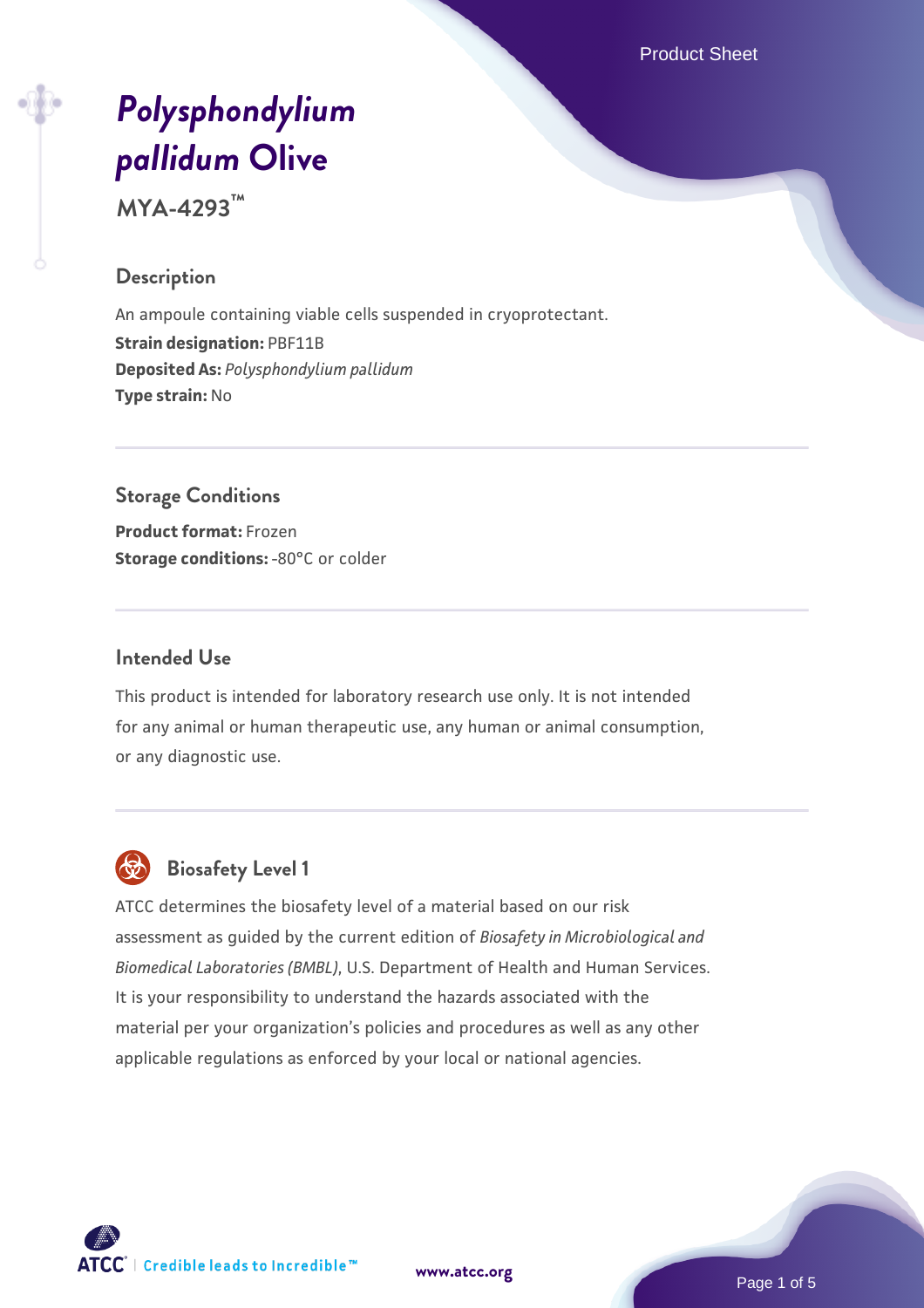ATCC highly recommends that appropriate personal protective equipment is always used when handling vials. For cultures that require storage in liquid nitrogen, it is important to note that some vials may leak when submersed in liquid nitrogen and will slowly fill with liquid nitrogen. Upon thawing, the conversion of the liquid nitrogen back to its gas phase may result in the vial exploding or blowing off its cap with dangerous force creating flying debris. Unless necessary, ATCC recommends that these cultures be stored in the vapor phase of liquid nitrogen rather than submersed in liquid nitrogen.

# **Certificate of Analysis**

For batch-specific test results, refer to the applicable certificate of analysis that can be found at www.atcc.org.

# **Growth Conditions**

**Medium:**  [ATCC Medium 919: Non-nutrient agar](https://www.atcc.org/-/media/product-assets/documents/microbial-media-formulations/9/1/9/atcc-medium-919.pdf?rev=f4e1e31d2b4249c2a4e4c31a4c703c9e) **Temperature:** 20°C **Incubation:** Grown with Escherichia coli (ATCC 23437)

# **Handling Procedures**

**Frozen ampoules** packed in dry ice should either be thawed immediately or stored in liquid nitrogen. If liquid nitrogen storage facilities are not available, frozen ampoules may be stored at or below -70°C for approximately one week. **Do not under any circumstance store frozen ampoules at refrigerator freezer temperatures (generally -20°C)**. Storage of frozen material at this temperature will result in the death of the culture.

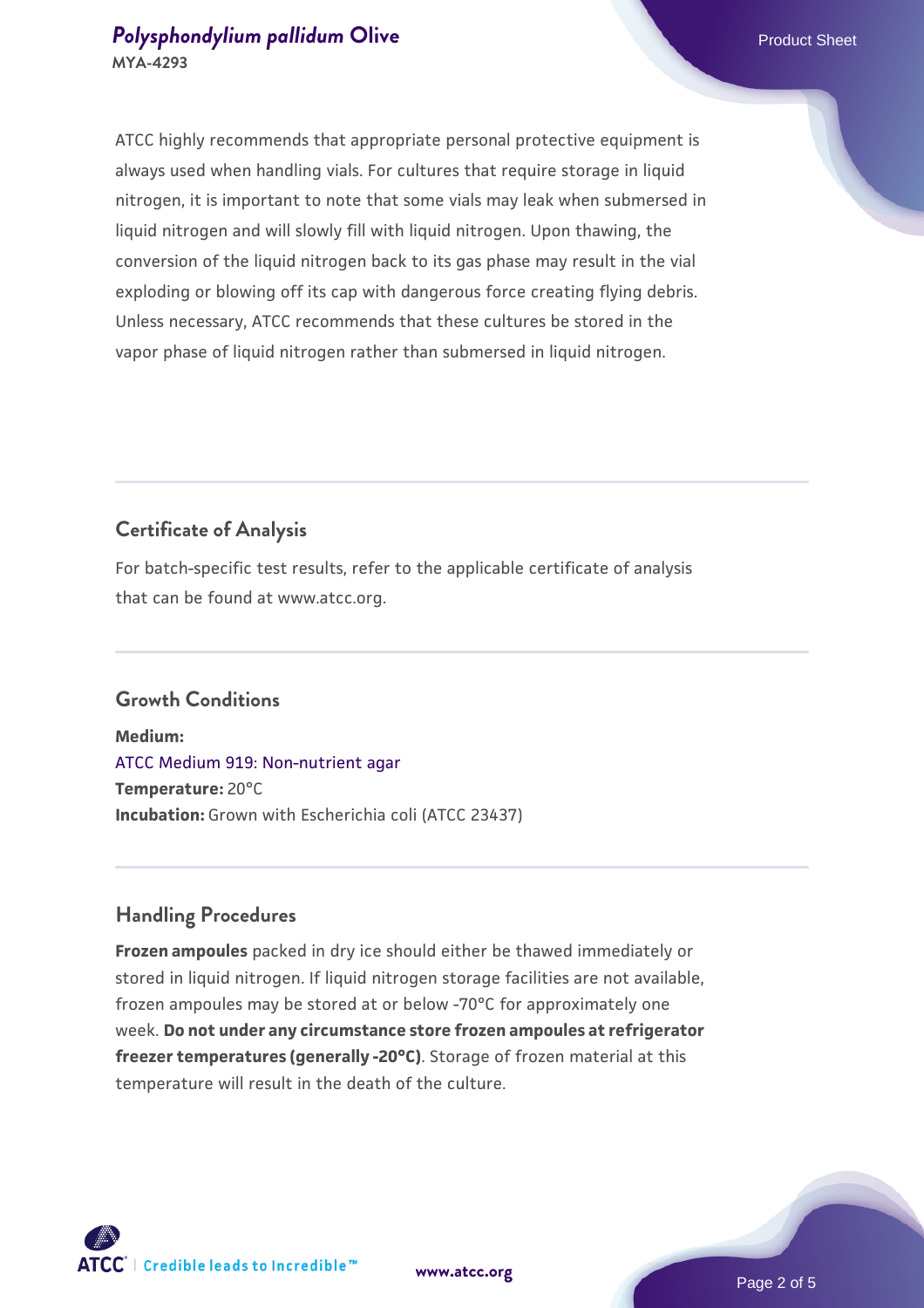- 2. Immediately after thawing, wipe down ampoule with 70% ethanol and aseptically transfer at least 50 µL (or 2-3 agar cubes) of the content onto a plate or broth with medium recommended.
- 3. Incubate the inoculum/strain at the temperature and conditions recommended.
- 4. Inspect for growth of the inoculum/strain regularly for up to 4 weeks. The time necessary for significant growth will vary from strain to strain.

# **Material Citation**

If use of this material results in a scientific publication, please cite the material in the following manner: *Polysphondylium pallidum* Olive (ATCC MYA-4293)

# **References**

References and other information relating to this material are available at www.atcc.org.

#### **Warranty**

The product is provided 'AS IS' and the viability of ATCC® products is warranted for 30 days from the date of shipment, provided that the customer has stored and handled the product according to the information included on the product information sheet, website, and Certificate of Analysis. For living cultures, ATCC lists the media formulation and reagents that have been found to be effective for the product. While other unspecified media and reagents may also produce satisfactory results, a change in the ATCC and/or depositor-recommended protocols may affect the

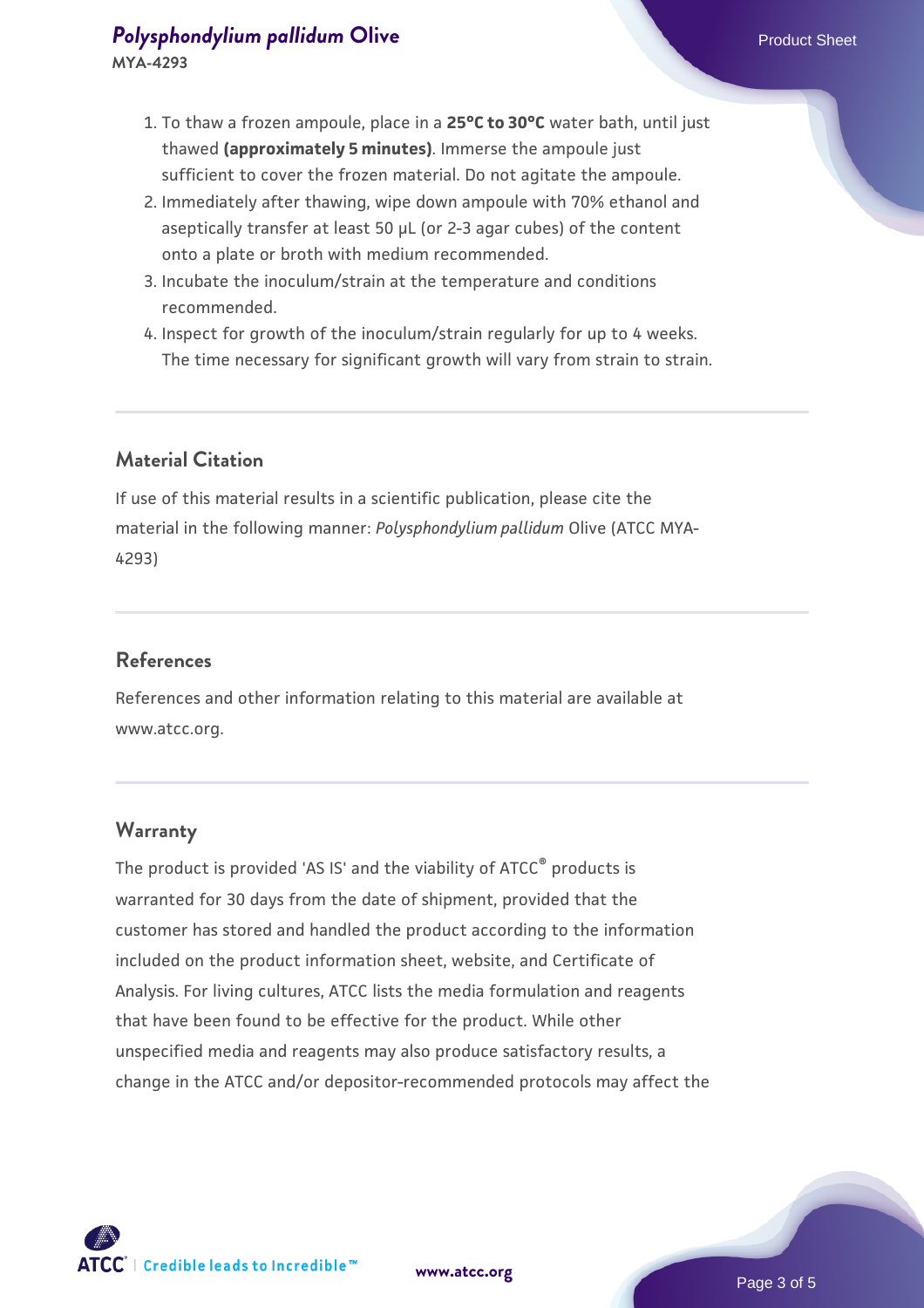recovery, growth, and/or function of the product. If an alternative medium formulation or reagent is used, the ATCC warranty for viability is no longer valid. Except as expressly set forth herein, no other warranties of any kind are provided, express or implied, including, but not limited to, any implied warranties of merchantability, fitness for a particular purpose, manufacture according to cGMP standards, typicality, safety, accuracy, and/or noninfringement.

#### **Disclaimers**

This product is intended for laboratory research use only. It is not intended for any animal or human therapeutic use, any human or animal consumption, or any diagnostic use. Any proposed commercial use is prohibited without a license from ATCC.

While ATCC uses reasonable efforts to include accurate and up-to-date information on this product sheet, ATCC makes no warranties or representations as to its accuracy. Citations from scientific literature and patents are provided for informational purposes only. ATCC does not warrant that such information has been confirmed to be accurate or complete and the customer bears the sole responsibility of confirming the accuracy and completeness of any such information.

This product is sent on the condition that the customer is responsible for and assumes all risk and responsibility in connection with the receipt, handling, storage, disposal, and use of the ATCC product including without limitation taking all appropriate safety and handling precautions to minimize health or environmental risk. As a condition of receiving the material, the customer agrees that any activity undertaken with the ATCC product and any progeny or modifications will be conducted in compliance with all applicable laws, regulations, and guidelines. This product is provided 'AS IS' with no representations or warranties whatsoever except as expressly set forth herein and in no event shall ATCC, its parents, subsidiaries, directors, officers, agents, employees, assigns, successors, and affiliates be liable for indirect, special, incidental, or consequential damages of any kind in connection with



**[www.atcc.org](http://www.atcc.org)**

Page 4 of 5